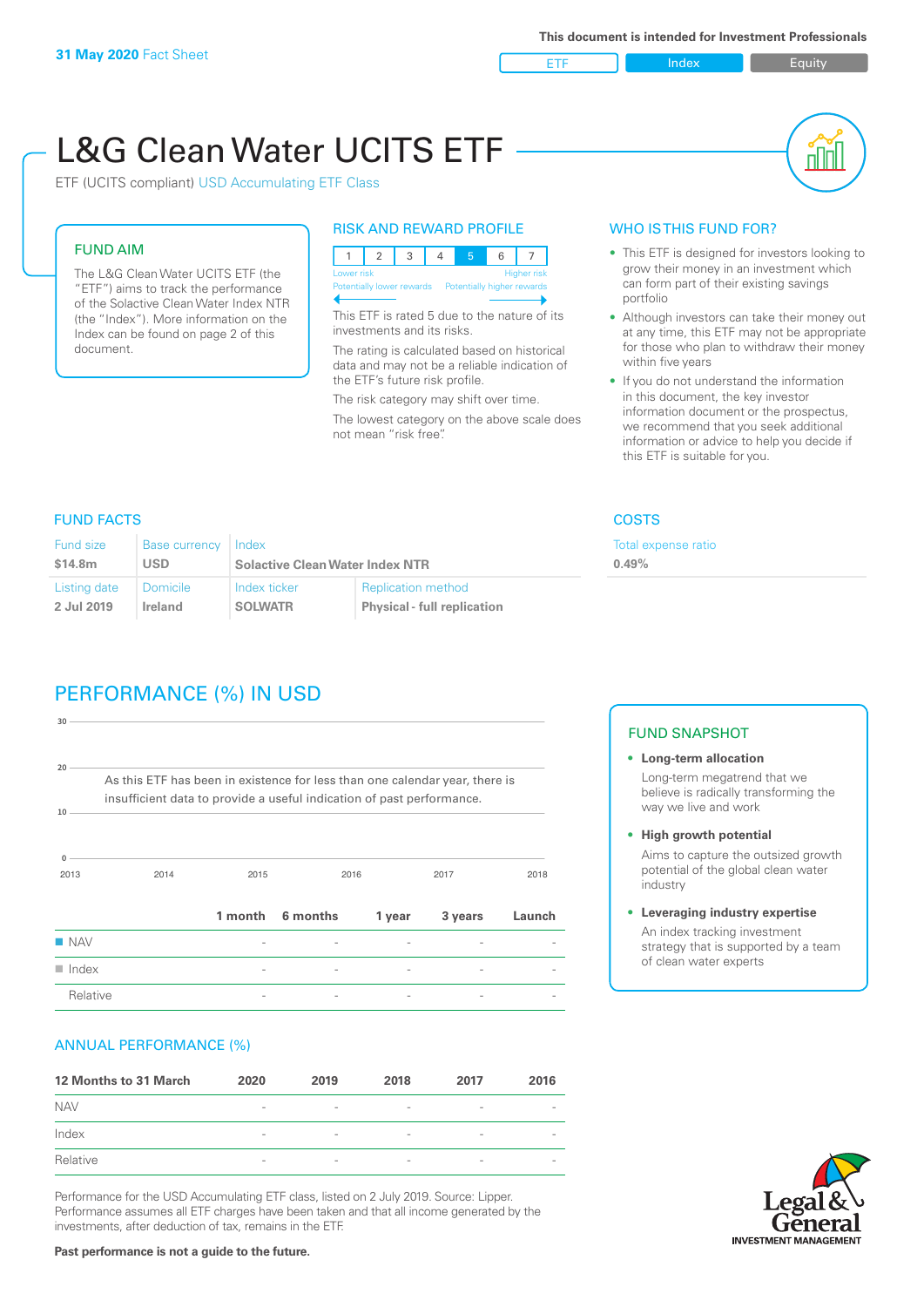ETF (UCITS compliant) USD Accumulating ETF Class

## INDEX BREAKDOWN

The breakdowns below relate to the Index. The ETF's portfolio may deviate from the below. All data source LGIM unless otherwise stated. Totals may not sum to 100% due to rounding.



#### SECTOR (%)

| $\blacksquare$ Industrials       | 47 7 |
|----------------------------------|------|
| $\blacksquare$ Utilities         | 19.9 |
| Materials                        | 9.3  |
| Information Technology           | 70   |
| $\blacksquare$ Health Care       | 6.7  |
| $\blacksquare$ Energy            | 29   |
| ■ Lab Process Automation         | 20   |
| ■ Consumer Discretionary         | 17   |
| Metals & Minerals                | 1.5  |
| ■ Manufacturing & Production 1.4 |      |
|                                  |      |



| $\blacksquare$ USD | 62.4 |
|--------------------|------|
| EUR                | 12.1 |
| $\blacksquare$ JPY | 9.0  |
| $\blacksquare$ GBP | 6.6  |
| $H$ HKD            | 4.7  |
| $\blacksquare$ CHF | 3.5  |
| $\blacksquare$ SEK | 1.7  |
|                    |      |
|                    |      |

■ Top 10 constituents 19.8% Rest of Index 80.2% No. of constituents in Index 63

#### TOP 10 CONSTITUENTS (%)

| Outotec             | 21  |
|---------------------|-----|
| Metawater           | 21  |
| Ingevity            | 20  |
| Trimble             | 20  |
| Eurofins Scientific | 2.0 |
| Kurita              | 2.0 |
| Organo              | 1.9 |
| <b>SPX FLOW</b>     | 1.9 |
| Kadant              | 1.9 |
| Kemira              | 19  |
|                     |     |

#### INDEX DESCRIPTION

The Index aims to track the performance of a basket of stocks of companies that are actively engaged in the international clean water industry through the provision of technological, digital, engineering, utility and/or other services.

The Index is comprised of companies which are publically traded on various stock exchanges around the world that are either i) companies determined to have expertise in "Utilities" with a minimum Water Revenue Share of 90%, or ii) companies determined to have expertise in "Engineering" with a minimum Water Revenue Share of 50% or iii) companies determined to have expertise in "Technology" or "Digital" and a minimum Water Revenue Share of 5%. A company is only eligible for inclusion in the index if (1) it is of sufficient size (determined by reference to the total market value of the proportion of its shares that are publically traded) and (2) it is sufficiently "liquid" (a measure of how actively its shares are traded on a daily basis). Moreover, the Index excludes companies: (a) engaged in pure coal mining; (b) involved in the production of controversial weapons; or (c) that, for a continuous period of three years, have been classified as being in breach of at least one of the UN Global Compact principles, which is a set of globally accepted standards on human rights, labour, environment and corruption.

The universe of companies out of which the Index selection is made is refreshed annually in March. However, the Index is reconstituted semi-annually in March and September in accordance with the full selection criteria and all companies are equally weighted within the Index. On a monthly basis, the weight of each company is assessed and, if any of them exceed 15% of the index, the weights of all companies are adjusted so that they are again equally weighted within the Index.

#### INVESTMENT MANAGER

GO ETF Solutions LLP is the investment manager for each of the exchange traded funds (ETFs) issued by Legal & General UCITS ETF Plc and is responsible for the day-to-day investment management decisions for this ETF. The team is highly experienced with respect to all aspects relating to the management of an ETF portfolio, including collateral management, OTC swap trading, adherence to UCITS regulations and counterparty exposure and monitoring.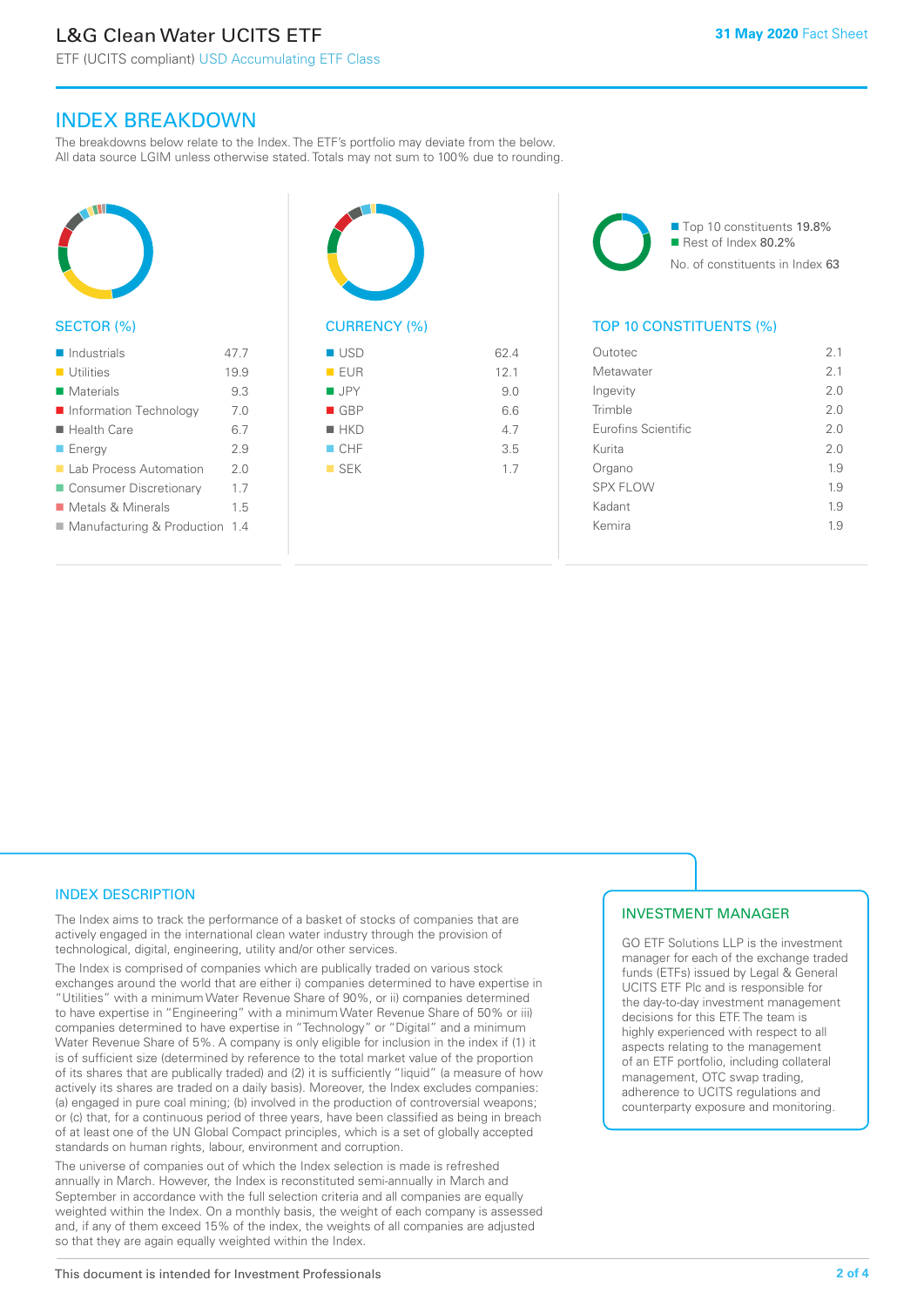# L&G Clean Water UCITS ETF

ETF (UCITS compliant) USD Accumulating ETF Class

#### KEY RISKS

- The value of an investment and any income taken from it is not guaranteed and can go down as well as up; you may not get back the amount you originally invested.
- Third party service providers (such as counterparties entering into financial derivative instruments with the ETF or the ETF's depositary) may go bankrupt and fail to pay money due to the ETF or return property belonging to the ETF.
- As the Index includes micro, small and medium-sized publicly traded companies, the ETF is subject to the risk that such companies may be more vulnerable to adverse business or economic events and greater and more unpredictable price changes than larger companies or the stock market as a whole.
- The ETF is subject to the risks associated with technology-focused companies and are particularly vulnerable to rapid developments in technology (which may leave their products out-of-date), government regulation and competition from domestic and foreign competitors who may have lower production costs. Such companies may also have difficulties establishing and maintaining patents, copyrights, trademarks and trade secrets relating to their products which could negatively affect their value.
- It may not always be possible to buy and sell ETF shares on a stock exchange or at prices closely reflecting the NAV.
- If the Index provider stops calculating the Index or if the ETF's license to track the Index is terminated, the ETF may have to be closed.

For more information, please refer to the key investor information document on our website Ø

#### TRADING INFORMATION

| <b>Exchange</b>           | <b>Currency ISIN</b> |                                   | <b>SEDOL</b>        | Ticker | <b>Bloomberg</b> |
|---------------------------|----------------------|-----------------------------------|---------------------|--------|------------------|
| London Stock Exchange USD |                      | IE00BK5BC891 BKF3DB5 GLUG GLUG LN |                     |        |                  |
| London Stock Exchange GBX |                      | IE00BK5BC891 BKF3DC6 GLGG GLGG LN |                     |        |                  |
| Borsa Italiana            | <b>FUR</b>           | IE00BK5BC891 BKF3D93 GLUG GLUG IM |                     |        |                  |
| Deutsche Börse            | FUR.                 | IFOOBK5BC891                      | BKE3BE5 XMLC XMLCGY |        |                  |

The currency shown is the trading currency of the listing.



#### SPOTLIGHT ON LEGAL & GENERAL INVESTMENT MANAGEMENT

We are one of Europe's largest asset managers and a major global investor, with assets under management of €1,411.7 billion (as at 31 December 2019). We work with a wide range of global clients, including pension schemes, sovereign wealth funds, fund distributors and retail investors.

Source: LGIM internal data as at 31 December 2019. The AUM disclosed aggregates the assets managed by LGIM in the UK, LGIMA in the US and LGIM Asia in Hong Kong. The AUM includes the value of securities and derivatives positions.

#### COUNTRY REGISTRATION



#### TO FIND OUT MORE



#### **Index Disclaimer**

The ETF is not sponsored, promoted, sold or supported by Solactive AG. Nor does Solactive AG offer any express or implicit guarantee or assurance either with regard to the results of using the Index and/or Index trade mark or the Index price, at any time or in any other respect.

The Index is calculated and published by Solactive AG. Solactive AG uses its best efforts to ensure that the Index is calculated correctly. Irrespective of its obligations towards the Company, Solactive AG has no obligation to point out errors in the Index to third parties including, but not limited to, investors and/or financial intermediaries of the ETF. Solactive AG does not guarantee the accuracy and/or the completeness of the Index or any related data, and shall not have any liability for any errors, omissions or interruptions therein.

Neither publication of the Index by Solactive AG, nor the licensing of the Index or Index trade mark, for the purpose of use in connection with the ETF, constitutes a recommendation by Solactive AG to invest capital in said ETF nor does it, in any way, represent an assurance or opinion of Solactive AG with regard to any investment in this ETF. In no event shall Solactive AG have any liability for any lost profits or indirect, punitive, special or consequential damages or losses, even if notified of the possibility thereof.